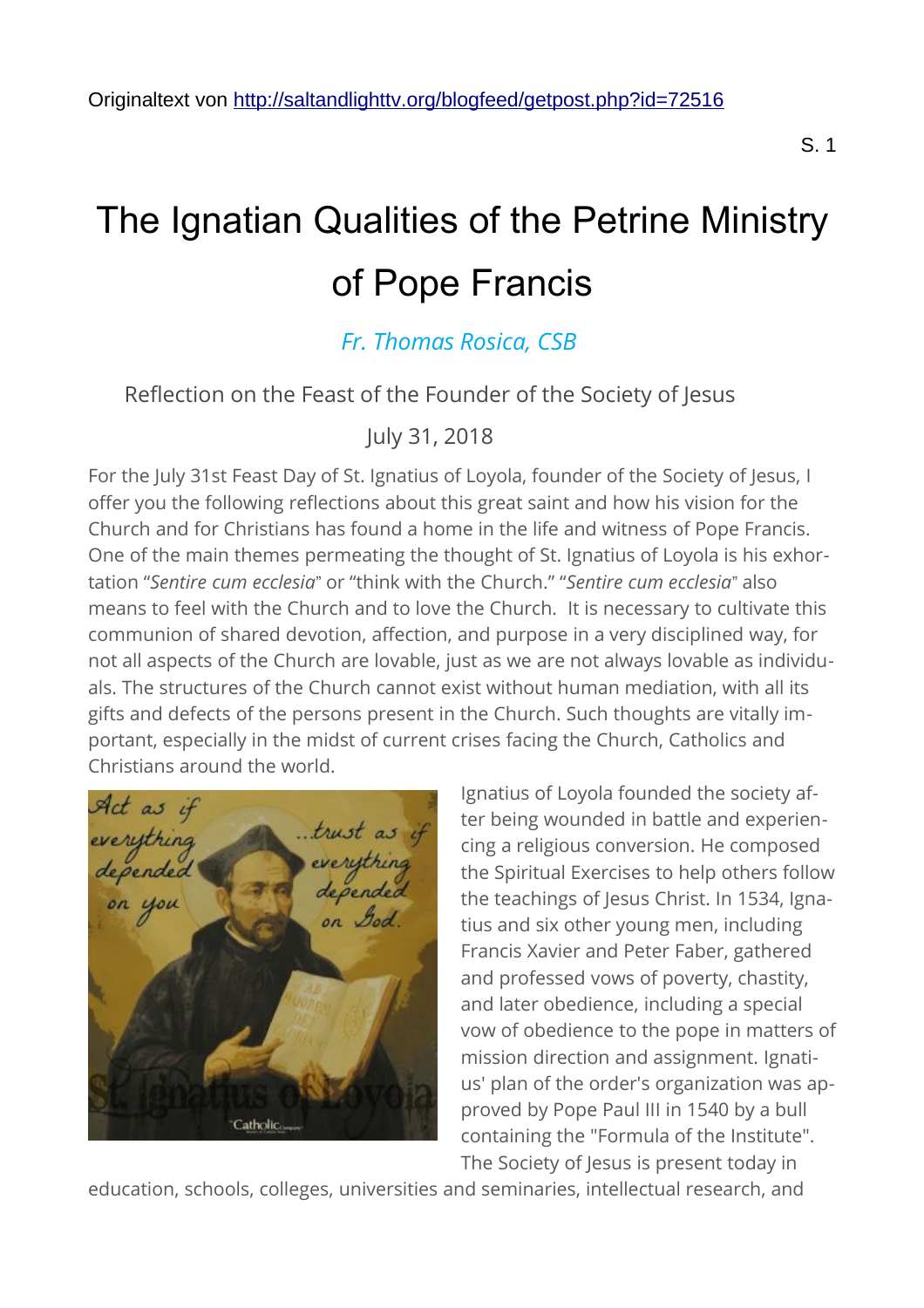cultural pursuits. Jesuits also give retreats, minister in hospitals, parishes, university chaplaincies, and promote social justice and ecumenical dialogue. One of them with a longstanding Jesuit identity happens to be leading the Catholic Church at this moment in history. Francis of Argentina is the first pope from the Society of Jesus – this religious congregation whose worldly, wise intellectuals are as famous as its missionaries and martyrs. It's this all-encompassing personal and professional Jesuit identity and definition that the former Cardinal Jorge Mario Bergoglio brought with him from Buenos Aires to Rome, and one that continues to shape almost everything he does as Pope Francis. From his passion for social justice and his missionary zeal to his focus on engaging the wider world and his preference for collaboration over immediate action without reflection, Pope Francis is a Jesuit through and through.

## *What kind of a Jesuit is Francis?*

Jorge Mario Bergoglio fully embraced the Jesuits' radical turn to championing the poor; though he was seen as an enemy of liberation theology by many Jesuits, others in the order were devoted to him. He turned away from devotional traditionalism but was viewed by others as still far too orthodox. Critics labeled him a collaborator with the Argentine military junta even though biographies now clearly show that he worked carefully and clandestinely to save many lives. None of that ended the intrigue against Bergoglio within the Jesuits, and in the early 1990s, he was effectively exiled from Buenos Aires to an outlying city, "a time of great interior crisis," as he himself described it. As a good, obedient Jesuit, Bergoglio complied with the society's demands and sought to find God's will in it all. His virtual estrangement from the Jesuits encouraged then-Cardinal Antonio Quarracino of Buenos Aires to appoint Bergoglio as auxiliary bishop in 1992.

In 1998, Bergoglio succeeded Quarracino as Archbishop. In 2001, John Paul II made Bergoglio a cardinal, one of only two Jesuits in the 120-member College of Cardinals at that moment in history. The other Jesuit cardinal was Carlo Maria Martini of Milan. We all know what happened to Cardinal Bergoglio on March 13, 2013, when his brother Cardinals elected him Bishop of Rome and Successor of Peter during the Conclave that followed the historic resignation of Pope Benedict XVI from the papacy.

### *The Pope among his brother Jesuits*

On Monday, October 24, 2016, Pope Francis went to the General Congregation of the Jesuits – their general chapter underway in Rome – with a message. His whole address was characterized by an openness to what lies ahead, a call to go further, a support for *caminar,* the way of journeying that allows Jesuits to go toward others and to walk with them on their own journey.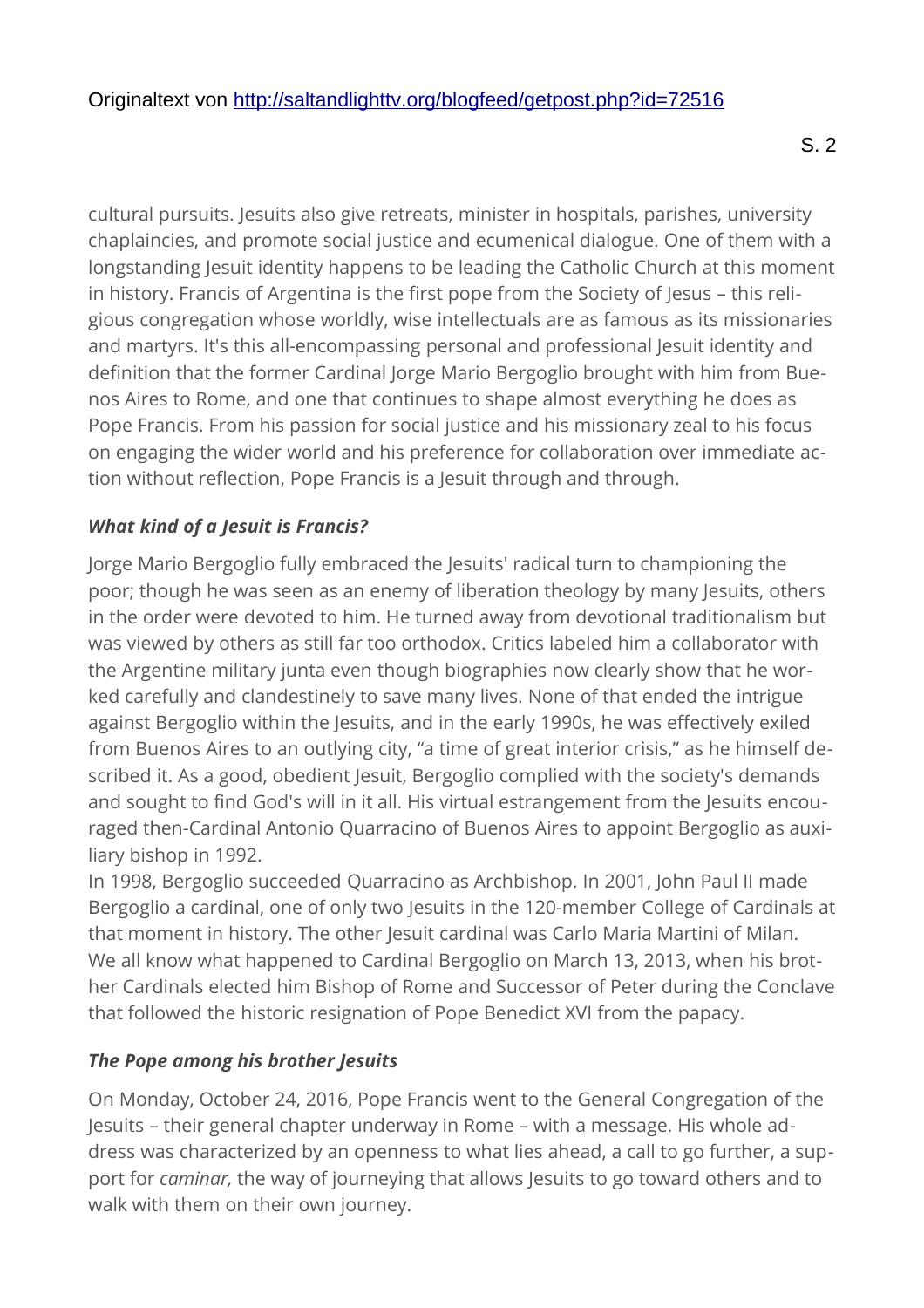Francis began his address to his Jesuit confrères quoting St. Ignatius and reminding them that a Jesuit is called to converse and thereby to bring life to birth "*in every part of the world where a greater service of God and help for souls is expected.*" Precisely for this reason, the Jesuits must go forward, taking advantage of the situations in which they find themselves, always to serve more and better. This implies a way of doing things that aims for harmony in the contexts of tension that are normal in a world with diverse persons and missions. The pope mentioned explicitly the tensions between contemplation and action, between faith and justice, between charism and institution, between community and mission.



The Holy Father detailed three areas of the Society's path, yet these areas are not only for his religious family, but for the universal Church. The first is to "ask insistently for consolation." It is proper to the Society of Jesus to know how to console, to bring consolation and real joy; Jesuits must put themselves at the service of joy, for the Good News cannot be announced in sadness. Then, departing from his text, he insisted that joy "*must always be accompanied by humour*," and with a big smile on his face, he remarked, "*as I see it, the human attitude that is closest to divine grace is a sense of humour.*"

Next, Francis invited the Society to "allow yourselves to be moved by the Lord on the cross." The Jesuits must get close to the vast majority of men and women who suffer,

S. 3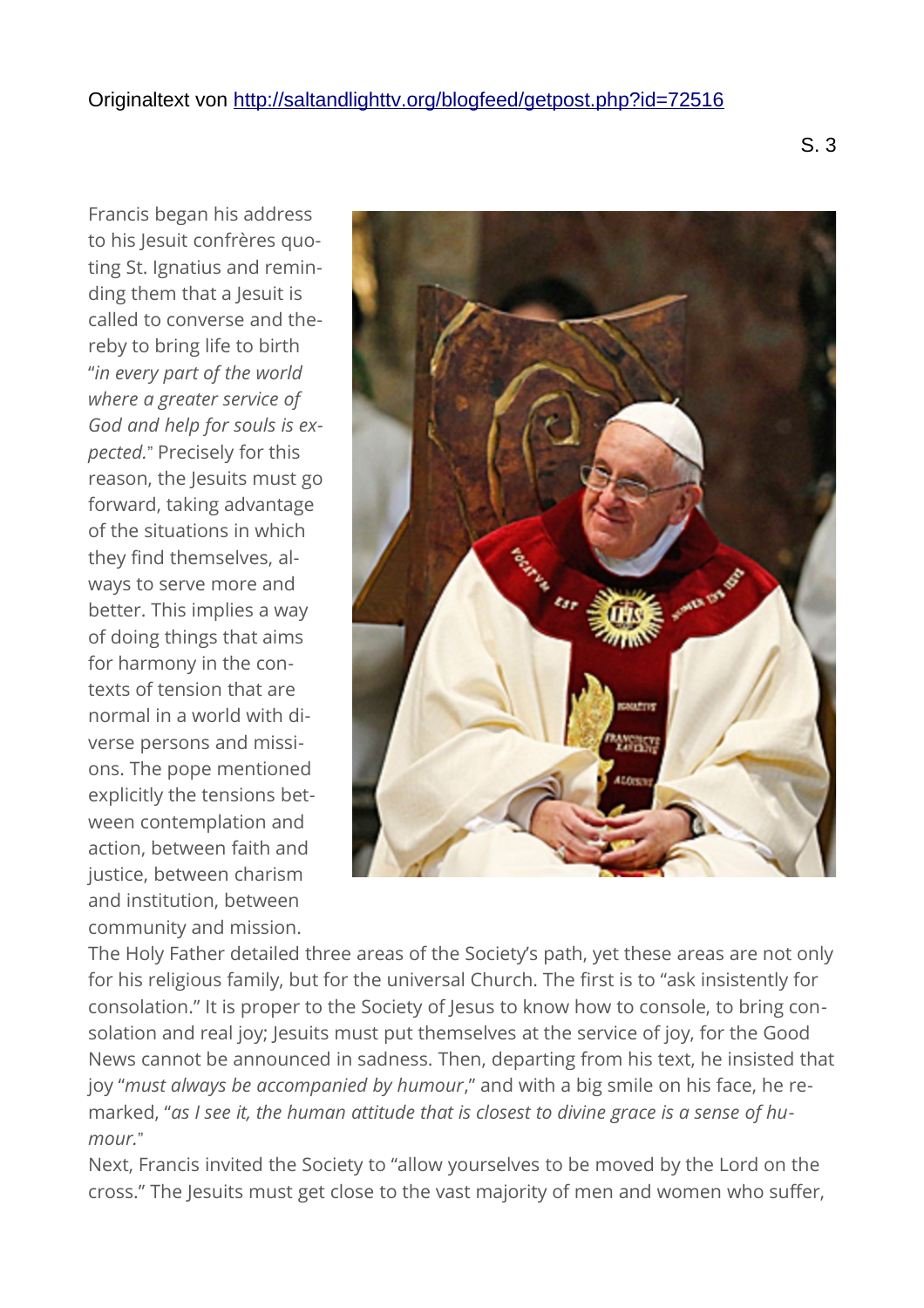and, in this context, it must offer various services of mercy in various forms. The Pope underlined certain elements that he had already had occasion to present throughout the Jubilee Year of Mercy. Those who have been touched by mercy must feel themselves sent to present this same mercy in an effective way.

Finally, the Holy Father invited the Society to go forward under the influence of the "good spirit." This implies always discerning, which is more than simply reflecting, how to act in communion with the Church. The Jesuits must be not "clerical" but "ecclesial." They are "men for others" who live in the midst of all peoples, trying to touch the heart of each person, contributing in this way to establishing a Church in which all have their place, in which the Gospel is inculturated, and in which each culture is evangelized.

These three key words of the pope's address are graces for which each Jesuit and the whole Society must always ask: **consolation, compassion, and discernment.** But Francis has not only reminded his own religious family of these three important gifts that are at the core of Jesuit spirituality, he has also offered them to the universal Church, especially through the recent Synods of Bishops on the Family. As Pope Francis goes about his daily work and slowly implements the reform that he was commissioned to bring about in the Church by his brother Cardinals, it has become clear that his aim is to make the Church the Church of Jesus Christ, welcoming to all, and appealing and attractive because it shows its care for all people.

#### *Discernment*

Over the past five years, Pope Francis has stressed that quintessential quality of Ignatius of Loyola: discernment. Discernment is a constant effort to be open to the Word of God that can illuminate the concrete reality of everyday life. A clear example of this discernment emerged at the 2015 Synod of Bishops on the Family and in the Synod's Apostolic Exhortation, *[Amoris Laetitia](http://w2.vatican.va/content/francesco/en/apost_exhortations/documents/papa-francesco_esortazione-ap_20160319_amoris-laetitia.html)*. It was a very Ignatian principle that illustrates the Church's great respect for the consciences of the faithful as well as the necessity of formation of consciences:

*"We have long thought that simply by stressing doctrinal, bioethical and moral issues, without encouraging openness to grace, we were providing sufficient support to families, strengthening the marriage bond and giving meaning to marital life. We find it difficult to present marriage more as a dynamic path to personal development and fulfilment than as a lifelong burden. We also find it hard to make room for the consciences of the faithful,*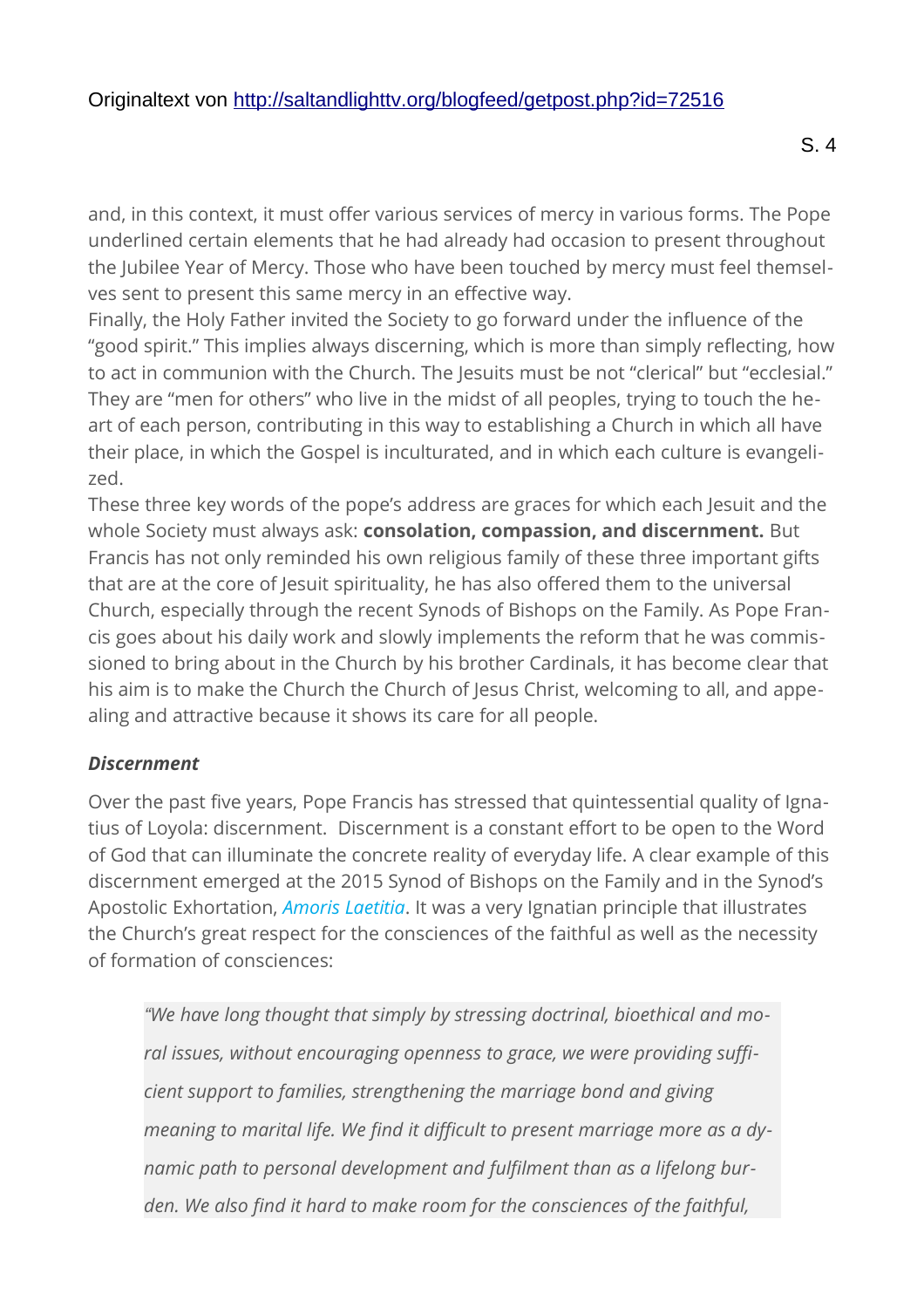*who very often respond as best they can to the Gospel amid their limitations,*

*ons. We have been called to form consciences, not to replace them." (37)*

*and are capable of carrying out their own discernment in complex situati-*

The Church does not exist to take over people's conscience but to stand in humility before faithful men and women who have discerned prayerfully and often painfully before God the reality of their lives and situations. Discernment and the formation of conscience can never be separated from the Gospel demands of truth and the search for charity and truth, and the tradition of the Church.

In keeping with his own Jesuit formation, Pope Francis is a man of discernment, and, at times, that discernment results in freeing him from the confinement of doing something in a certain way because it was ever thus. In paragraph 33 of his Apostolic Exhortation *[Evangelii Gaudium.](http://w2.vatican.va/content/francesco/en/apost_exhortations/documents/papa-francesco_esortazione-ap_20131124_evangelii-gaudium.html)* Francis writes:

*"Pastoral ministry in a missionary key seeks to abandon the complacent attitude that says: "We have always done it this way". I invite everyone to be bold and creative in this task of rethinking the goals, structures, style and methods of evangelization in their respective communities. A proposal of goals without an adequate communal search for the means of achieving them will inevitably prove illusory."*

The first Jesuits were "a holiness movement," inviting everyone to lead a holy life. Francis of Assisi was committed to a literal imitation of the poor Christ. Ignatius was inspired by that poverty and originally planned that Jesuits would follow the same route. But as the renowned American Jesuit historian Fr. John O'Malley has indicated, just as Ignatius learned to set aside his early austerities to make himself more approachable, he later moderated the Society's poverty to make it possible to evangelize more people especially through educational institutions. Even evangelical poverty was a relative value in relation to the good of souls and their progress in holiness. That same apostolic reasoning is found in Pope Francis' instructions to priests around the world about their ministries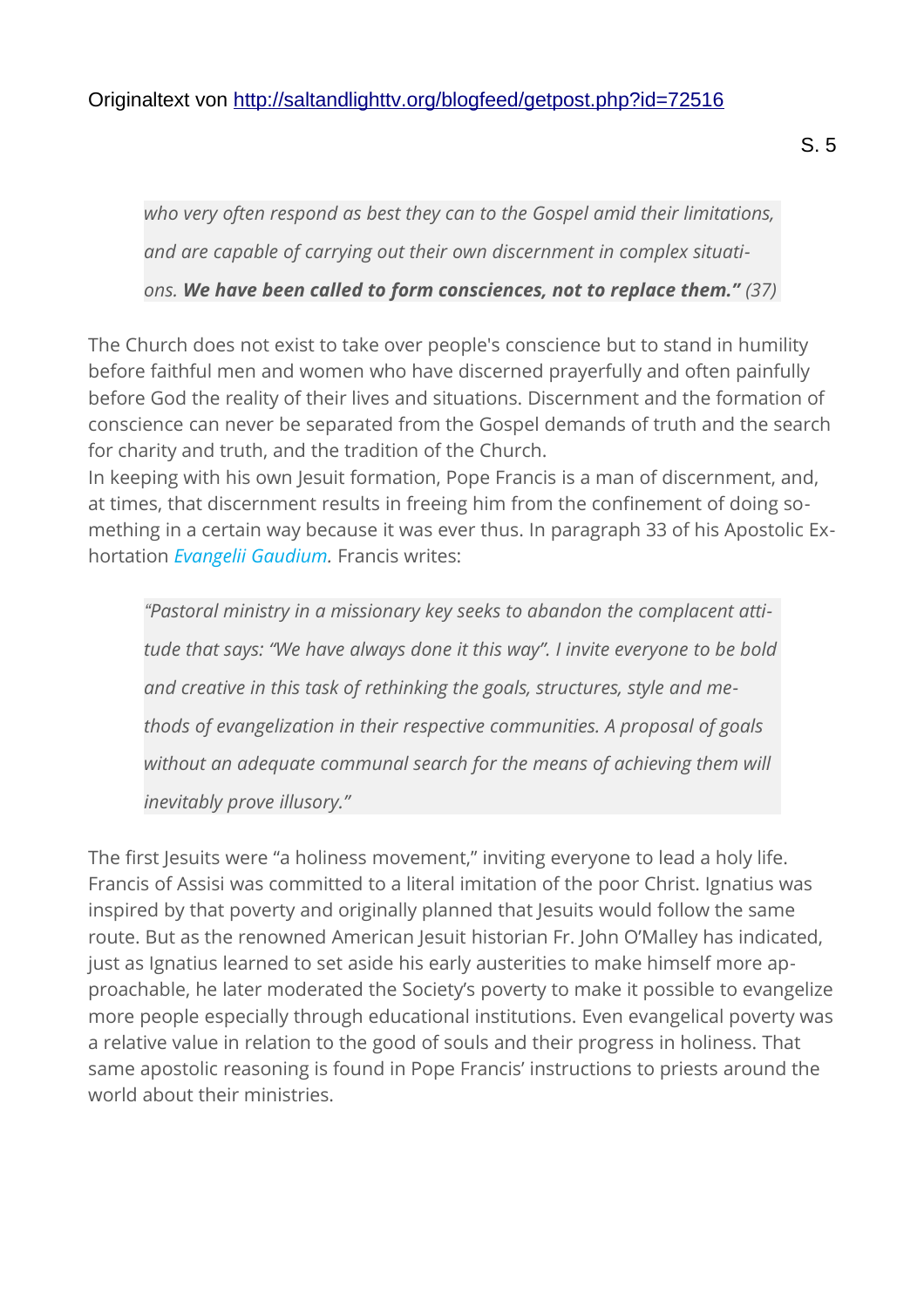#### *An inclusive, listening Church*

The spirit of openness is foundational to the Jesuit way of proceeding. Jesuit parishes are known for their inclusiveness and Jesuit confessors for their understanding and compassion. Ignatius insisted in favour of the goodness of everyone we encounter and a prescription for a style of encounter that makes condemnation of those in error a last resort. Early in his Pontificate when Pope Francis made his controversial statement about even atheists having a chance to get into heaven, he was following the teaching of Vatican II, but he was also following a very Ignatian approach to the good of souls.

#### *Care of those most in need*

Ignatius of Loyola's recommended style of ministry anticipates the positive pastoral approach Pope Francis has taken to evangelization. Pope Francis' attention to refugees, the abandoned elderly, and unemployed youth exhibit the same concern as the first Jesuits for the lowliest and neediest people in society. Ignatius' twin criteria for choice of ministries were serving those in greatest need and advancing the more universal good. The Jesuit Refugee Service and creative Jesuit projects in education, like the Nativity and Cristo Rey schools, are contemporary embodiments of the same spirit of evangelical care for the neediest. These apostolates are part of the post-conciliar renewal of the Society of Jesus, but they have deep, formative roots in Jesuit history and spirituality as well. In the mind and heart of Pope Francis, even elite Jesuit institutions can combine the intellectual apostolate with service to the poor in the spirit of Ignatius.

#### *Humility and clerical reform*

Pope Francis' humility has impressed many people around the entire world. His style has truly become substance. It is the most radically evangelical aspect of his spiritual reform of the papacy, and he has invited all Catholics, but especially the clergy, to reject success, wealth, and power. Humility is a key virtue in the Spiritual Exercises. One of its key meditations focuses on the Three Degrees of Humility. In Ignatius' eyes, humility is the virtue that brings us closest to Christ, and Pope Francis appears to be guiding the Church and educating the clergy in that fundamental truth. Reform through spiritual renewal begins with the rejection of wealth, honours, and power, and it reaches its summit in the willingness to suffer humiliation with Christ. Humility is the most difficult part of the Ignatian papal reform, but it is essential for the Church's purification from clericalism, the source of so many ills in the contemporary church.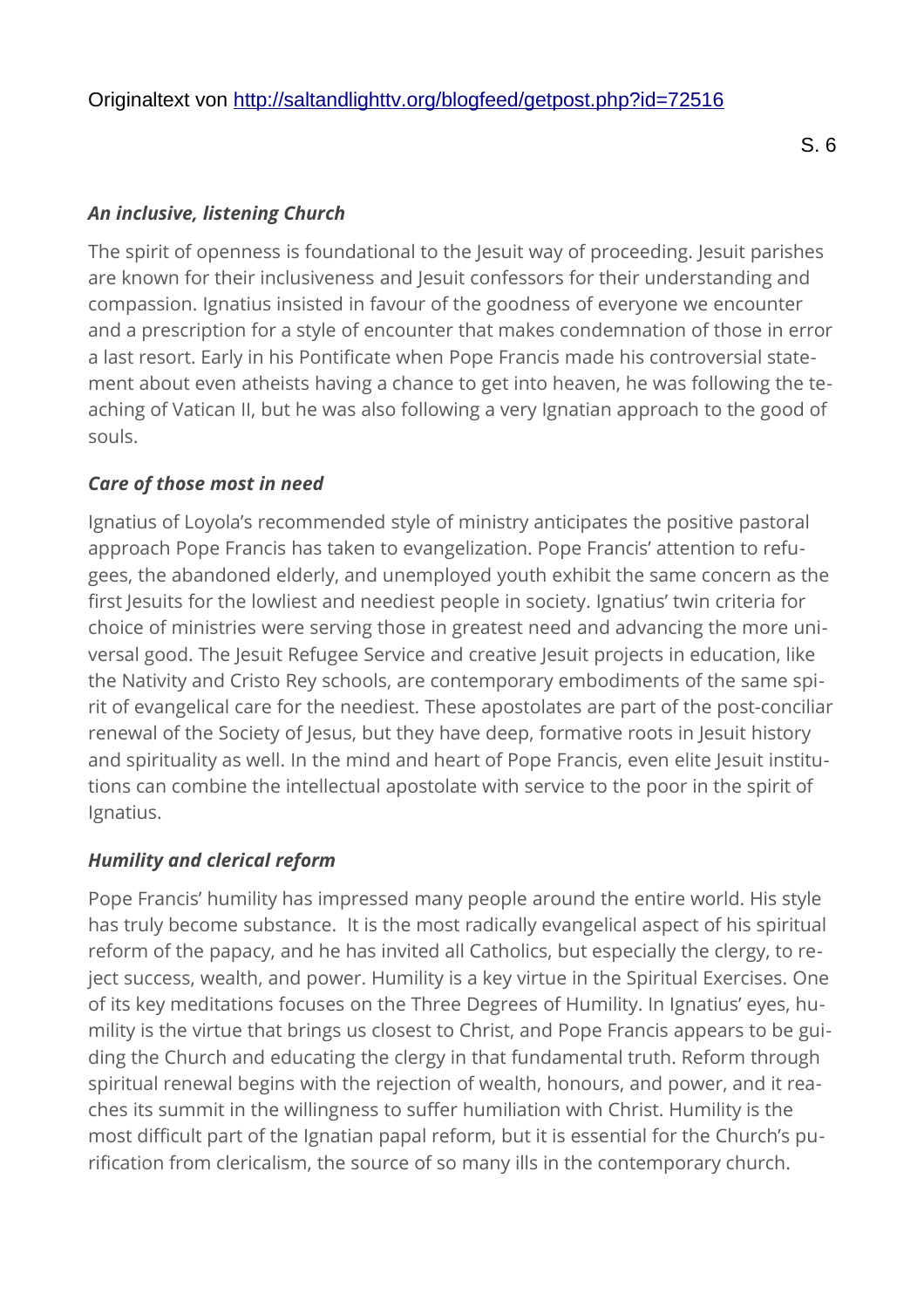#### *How can we characterize Francis' leadership and how is that leadership "Ignatian"?*

Ignatius did not use the word "leadership" as we commonly do today. Jesuit or Ignatian spirituality and Jesuit traditions lend themselves well to manifesting leadership in one's life and work. Someone whose style of leadership is inspired by the Ignatian tradition will particularly emphasize certain habits or priorities as a leader, in ways that distinguish him/her from the way leadership is generally taught and practiced. Those habits or priorities include the importance of formation – not just learning to do technical tasks (like strategic planning) but also commitment to lifelong self-development; the importance of deep self-awareness (of coming to know oneself, for example, as happens in the Spiritual Exercises); becoming a skilled decision-maker, as happens through the discernment tools of the Exercises; committing oneself to purposes bigger than self, to a mission of ultimate meaning (Jesuits often refer to this commitment by the expression of "*magis*")*;* deep respect for others, "finding God in all things." Yet the difference between the worldly style of leadership and that traced by Ignatius is that the Jesuit style of leadership always points to God, the ultimate source of meaning. Great Jesuit figures like Peter Faber, Francis Xavier, Matteo Ricci, or Alberto Hurtado were able to accomplish the feats they did not simply because they had some good leadership skills but because they were inspired by love of God.

#### *What does a Jesuit pope mean for the church?*

The Jesuit pope is well versed in the Spiritual Exercises, so able to spread the knowledge and practice of this counterfeit way of conversion – a way that does not use the Bible and the Gospel of Jesus Christ to simply convict his hearers of sin, righteousness, and the judgment to come but invites people to experience Jesus, his mercy, his love, his goodness, and his invitation to sinners to draw closer to him. Ignatius' *Spiritual Exercises* invites people to imagine the gory details of hell, the warm embrace of the prodigal father, and the presence of Jesus walking with people on the highways and byways of life. Ignatius learned this way of meditation from his reading of the lives of the saints and mystics, but it is not necessarily the way of Scripture that can at times be devoid of imagination. Pope Francis follows Ignatius' imaginative method in a remarkable and vivid way. He reminds us day in and day out that Jesuit spirituality is not only mystical, but it is ethical and can help us in our daily living.

The whole concept of setting up committees, consulting widely, convening smart people around you is how Jesuit superiors usually function. Then they make the decision. This sort of discernment – listening to all and contemplating everything before acting – is a cardinal virtue of the Ignatian spirituality that is at the core of Francis' being and his commitment to a "conversion" of the papacy as well as the entire church. It's hard